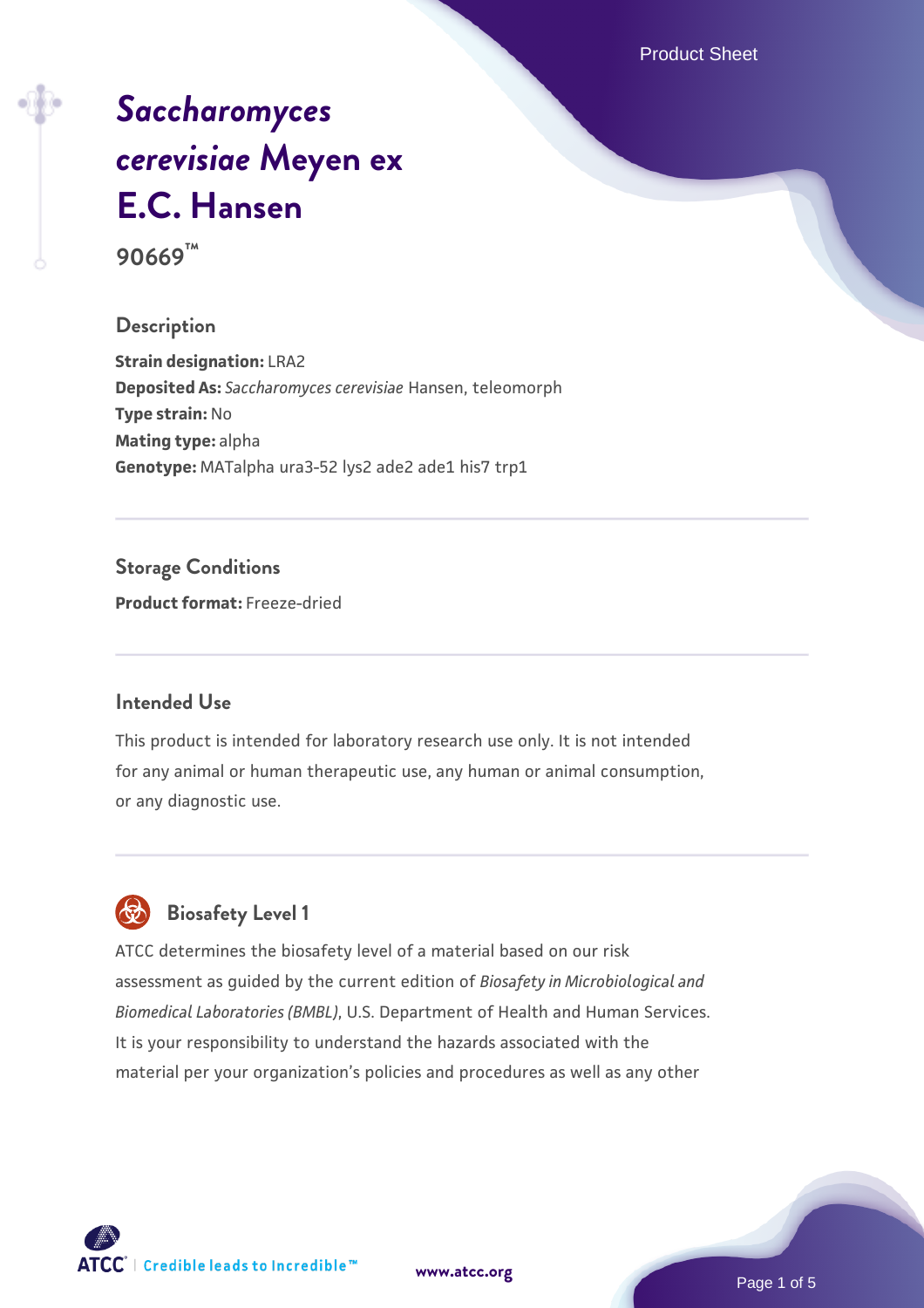#### **[Saccharomyces cerevisiae](https://www.atcc.org/products/90669)** [Meyen ex E.C. Hansen](https://www.atcc.org/products/90669) **90669**

applicable regulations as enforced by your local or national agencies.

ATCC highly recommends that appropriate personal protective equipment is always used when handling vials. For cultures that require storage in liquid nitrogen, it is important to note that some vials may leak when submersed in liquid nitrogen and will slowly fill with liquid nitrogen. Upon thawing, the conversion of the liquid nitrogen back to its gas phase may result in the vial exploding or blowing off its cap with dangerous force creating flying debris. Unless necessary, ATCC recommends that these cultures be stored in the vapor phase of liquid nitrogen rather than submersed in liquid nitrogen.

#### **Certificate of Analysis**

For batch-specific test results, refer to the applicable certificate of analysis that can be found at www.atcc.org.

#### **Growth Conditions**

**Medium:**  [ATCC Medium 1245: YEPD](https://www.atcc.org/-/media/product-assets/documents/microbial-media-formulations/1/2/4/5/atcc-medium-1245.pdf?rev=705ca55d1b6f490a808a965d5c072196) **Temperature:** 25°C

#### **Material Citation**

If use of this material results in a scientific publication, please cite the material in the following manner: *Saccharomyces cerevisiae* Meyen ex E.C. Hansen (ATCC 90669)



**[www.atcc.org](http://www.atcc.org)**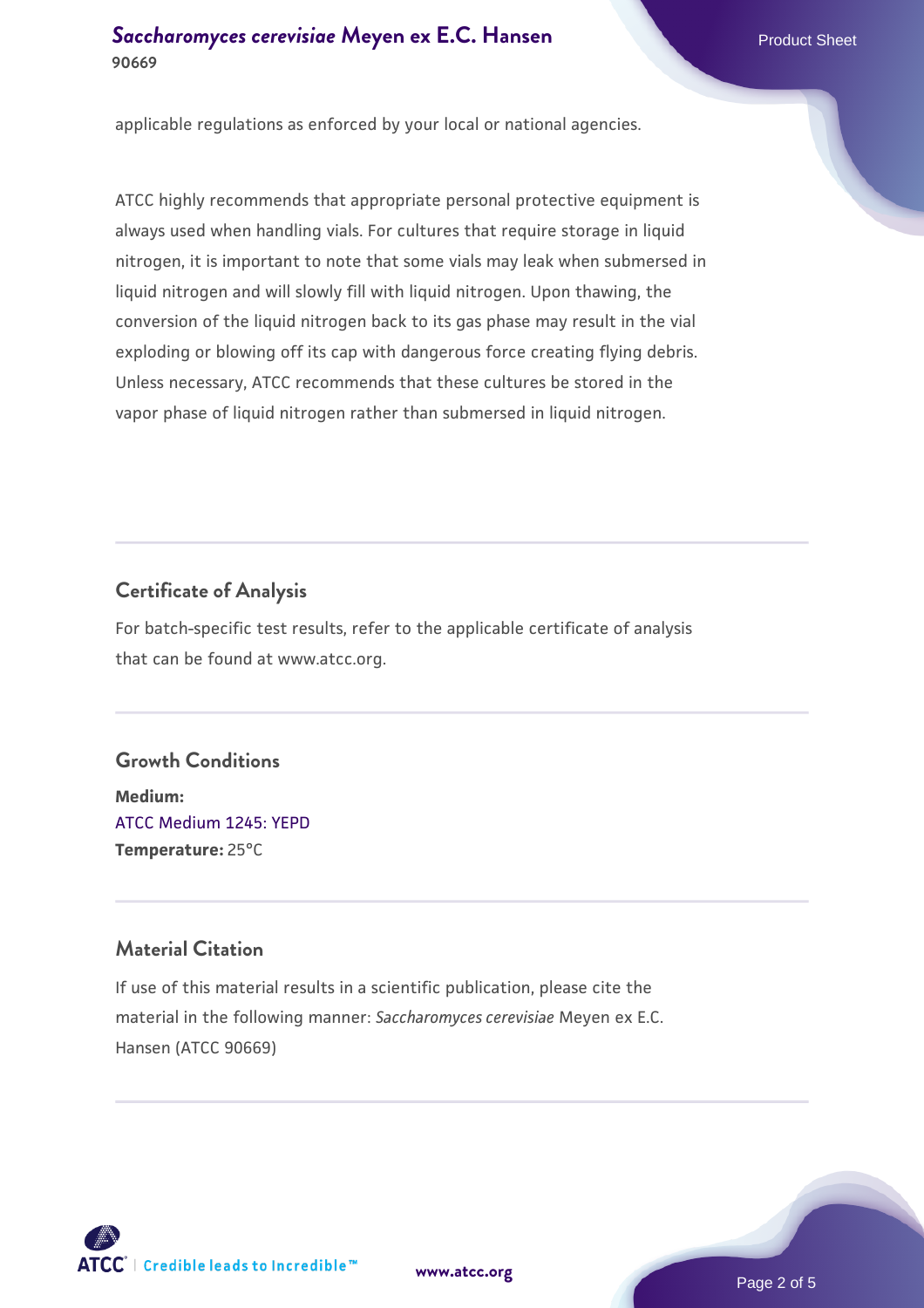#### **[Saccharomyces cerevisiae](https://www.atcc.org/products/90669)** [Meyen ex E.C. Hansen](https://www.atcc.org/products/90669) **90669**

#### **References**

References and other information relating to this material are available at www.atcc.org.

#### **Warranty**

The product is provided 'AS IS' and the viability of ATCC® products is warranted for 30 days from the date of shipment, provided that the customer has stored and handled the product according to the information included on the product information sheet, website, and Certificate of Analysis. For living cultures, ATCC lists the media formulation and reagents that have been found to be effective for the product. While other unspecified media and reagents may also produce satisfactory results, a change in the ATCC and/or depositor-recommended protocols may affect the recovery, growth, and/or function of the product. If an alternative medium formulation or reagent is used, the ATCC warranty for viability is no longer valid. Except as expressly set forth herein, no other warranties of any kind are provided, express or implied, including, but not limited to, any implied warranties of merchantability, fitness for a particular purpose, manufacture according to cGMP standards, typicality, safety, accuracy, and/or noninfringement.

#### **Disclaimers**

This product is intended for laboratory research use only. It is not intended for any animal or human therapeutic use, any human or animal consumption, or any diagnostic use. Any proposed commercial use is prohibited without a license from ATCC.

While ATCC uses reasonable efforts to include accurate and up-to-date information on this product sheet, ATCC makes no warranties or representations as to its accuracy. Citations from scientific literature and



**[www.atcc.org](http://www.atcc.org)**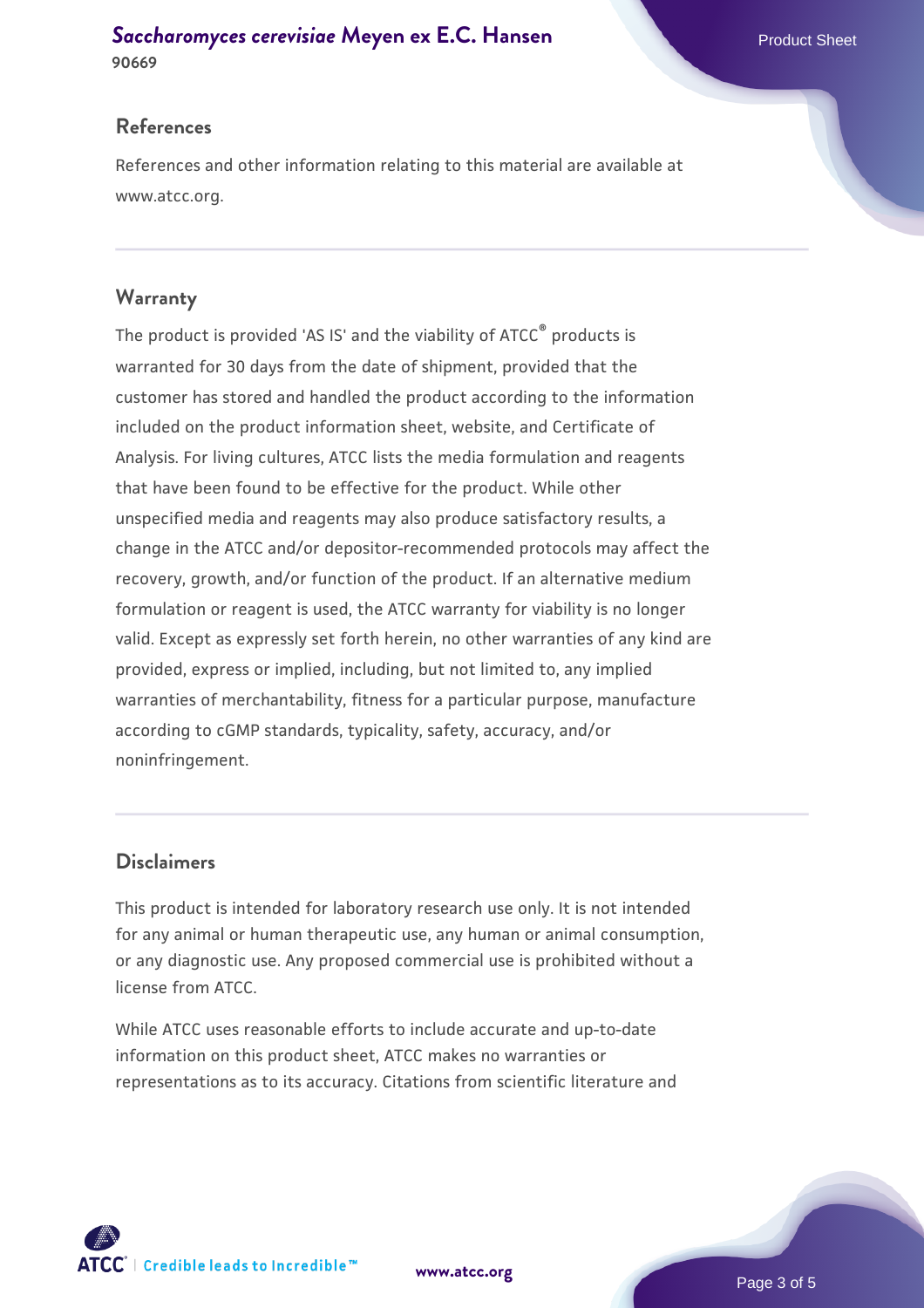patents are provided for informational purposes only. ATCC does not warrant that such information has been confirmed to be accurate or complete and the customer bears the sole responsibility of confirming the accuracy and completeness of any such information.

This product is sent on the condition that the customer is responsible for and assumes all risk and responsibility in connection with the receipt, handling, storage, disposal, and use of the ATCC product including without limitation taking all appropriate safety and handling precautions to minimize health or environmental risk. As a condition of receiving the material, the customer agrees that any activity undertaken with the ATCC product and any progeny or modifications will be conducted in compliance with all applicable laws, regulations, and guidelines. This product is provided 'AS IS' with no representations or warranties whatsoever except as expressly set forth herein and in no event shall ATCC, its parents, subsidiaries, directors, officers, agents, employees, assigns, successors, and affiliates be liable for indirect, special, incidental, or consequential damages of any kind in connection with or arising out of the customer's use of the product. While reasonable effort is made to ensure authenticity and reliability of materials on deposit, ATCC is not liable for damages arising from the misidentification or misrepresentation of such materials.

Please see the material transfer agreement (MTA) for further details regarding the use of this product. The MTA is available at www.atcc.org.

#### **Copyright and Trademark Information**

© ATCC 2021. All rights reserved. ATCC is a registered trademark of the American Type Culture Collection.

#### **Revision**

This information on this document was last updated on 2021-05-19



**[www.atcc.org](http://www.atcc.org)**